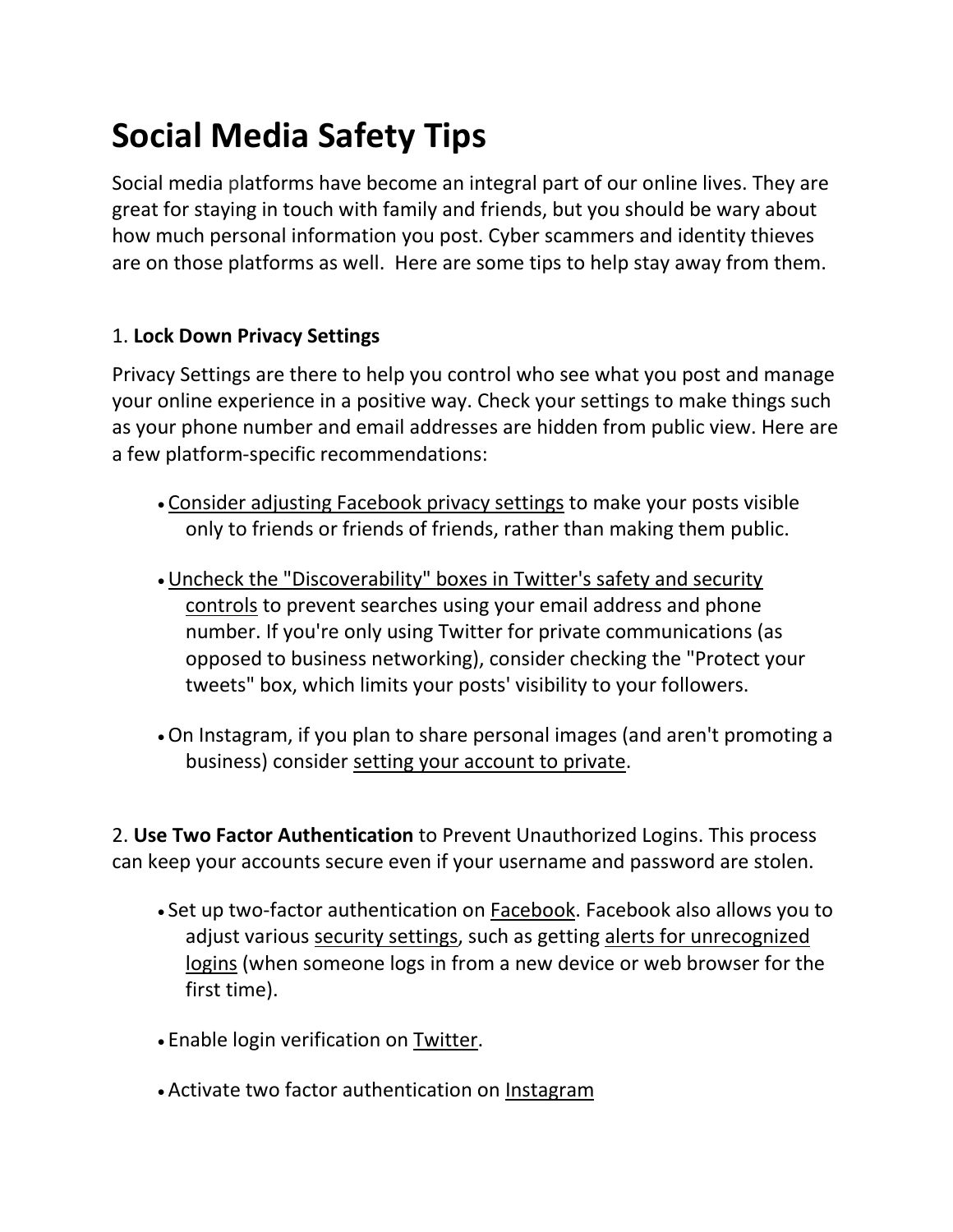3. **Keep Your Personal Information Personal.** Be cautious about how much personal information you provide on social networking sites. The more information you post, the easier it may be for a hacker or someone else to use that information to steal your identity, access your data or commit other crimes such as stalking.

## 4. **Be Discreet About Your Whereabouts**

Take care to avoid sharing your street address, which can help thieves target your home. Also, be careful about broadcasting when you're traveling for extended periods when your vacant home could become a target.

Bear in mind that you can disclose this information inadvertently, without typing a thing, if you allow your posts or images to be tagged with your location. To prevent that, you can disable location tagging:

In Twitter, [uncheck the "Tweet with location" box](https://help.twitter.com/en/search?q=location) on the "Privacy and safety" settings page.

For the Facebook and Instagram mobile apps, you must go to your phone's settings, find location services, and disable them for the Facebook and Instagram apps.

*(The process may differ somewhat from one manufacturer's phone to the next; if you have trouble finding the settings for your phone, consult your phone's user guide or online help pages.)*

5. **Your Online Reputation can be a Good Thing**: Recent research also found that recruiters respond to a strong, positive personal brand online. So show your smarts, thoughtfulness and mastery of the environment.

- Once posted, always posted: What you post online stays online. Think twice before posting pictures or comments you wouldn't want your parents or future employers to see.
- Recent research found that 70 percent of job recruiters rejected candidates based on information they found online.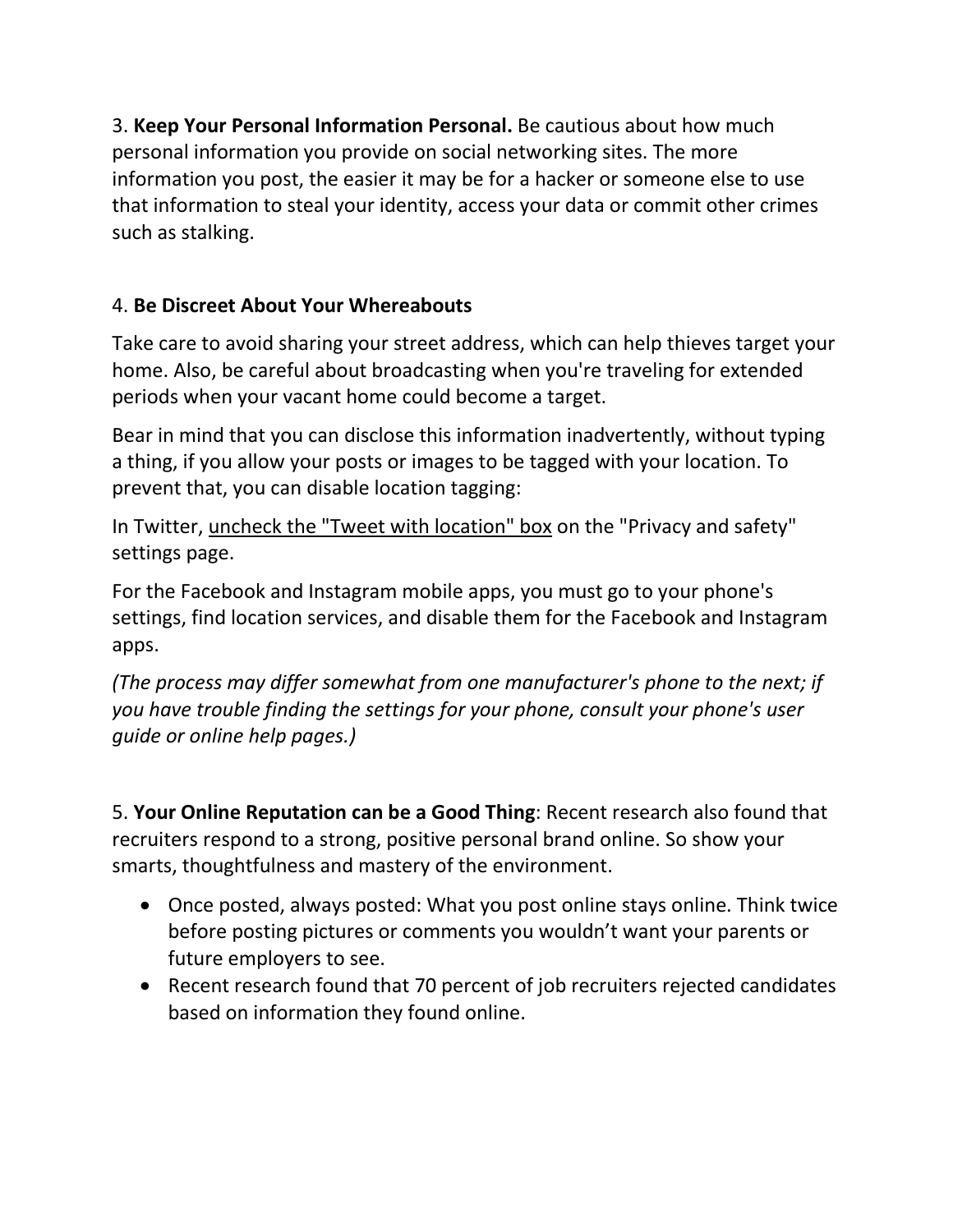**6. Know and Manage Your Friends.** Social networks can be used for a variety of purposes. Some of the fun is creating a large pool of friends from many aspects of your life. That doesn't mean all friends are created equal. Use tools to manage the information you share with friends in different groups or even have multiple online pages. If you're trying to create a public persona as a blogger or expert, create an open profile or a "fan" page that encourages broad participation and limits personal information. Use your personal profile to keep your real friends (the ones you know and trust) up to date with your daily life

- Be honest if you feel uncomfortable: If a friend posts something about you that makes you uncomfortable or seems inappropriate, let them know. Likewise, stay open minded if a friend approaches you because something you've posted makes him or her uncomfortable. People have different tolerances for how much the world knows about them respect those differences.
- Post only about others as you would have them post about you: The Golden Rule applies online as well.
- Know what action to take: If someone is harassing or threatening you, remove them from your friends list, block them and report them to the site administrator.

# **7. Avoid (and Report) Duplicate (Fraudulent) Friend Requests**

If you receive a request to connect with someone you know, but who you thought was already a friend or follower, double-check your friends-list before accepting the invitation. If the sender is already on your list, chances are good their account has been hacked.

Scammers use bogus accounts cloned from real users to collect "friends," and rely on these "mutual friends" to extend their fake networks. The fake account may use photos from your friend's real account to trick you as well.

- Facebook has a [provision for reporting these impostors](https://www.facebook.com/help/167722253287296?helpref=faq_content) that automatically notifies the friend who's being impersonated as part of the process.
- •On Twitter and Instagram, impersonated persons have to report phony accounts themselves, so message your followers to let them know they're being misrepresented.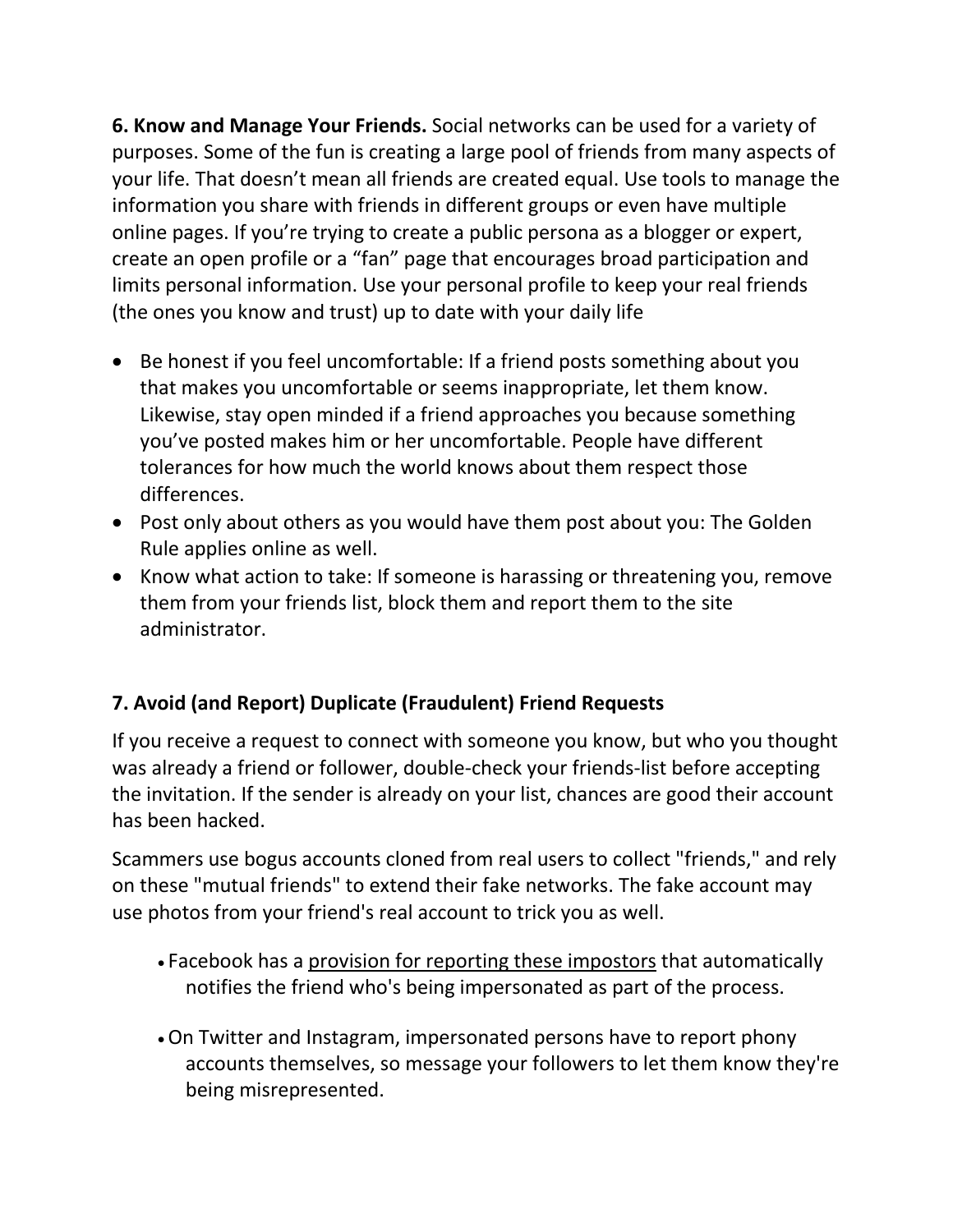## 8. **Don't Use Social Credentials to Sign Into Third-Party Sites**

Many third-party websites give you the option of registering using Facebook, Google or Twitter credentials instead of setting up new usernames and passwords.

These shortcuts are tempting, especially when you're eager to place an order or join a discussion, but think twice. By using this option, you may be giving the new site more information than you need to.

Worse, if someone hijacks your social login information, they can gain access to these third-party accounts as well.

- If you've enabled access to third party sites in Facebook, you can review the sites that are logged in automatically by clicking "Apps" on the left side of the Settings page.
- You can shut off integration apps individually, or you can [disable all](https://www.facebook.com/help/211829542181913)  [integration with third-party sites and applications](https://www.facebook.com/help/211829542181913) by changing a single setting.

## 9. **Avoid Quizzes and Games That Require Access to Profile Information**

"Fun" quizzes that promise to spot your perfect mate, assemble a bank-heist team, or test your hometown loyalty are often just information-siphoning schemes.

While assuring you they won't post to your feed without permission, they woo you into surrendering your profile info and friends. They can use this info to build lists for spammers.

## 10. **Handle Passwords With Care**

Don't store passwords in your web browser because if your phone or laptop is stolen, saved passwords can provide access to social accounts, shopping sites, and your email—all of which likely contain loads of information an identity thief could use. Another alternative is to password protect your computer.

• Switch up your social media passwords immediately if there's a chance you're the victim of a data breach or if you determine your personal